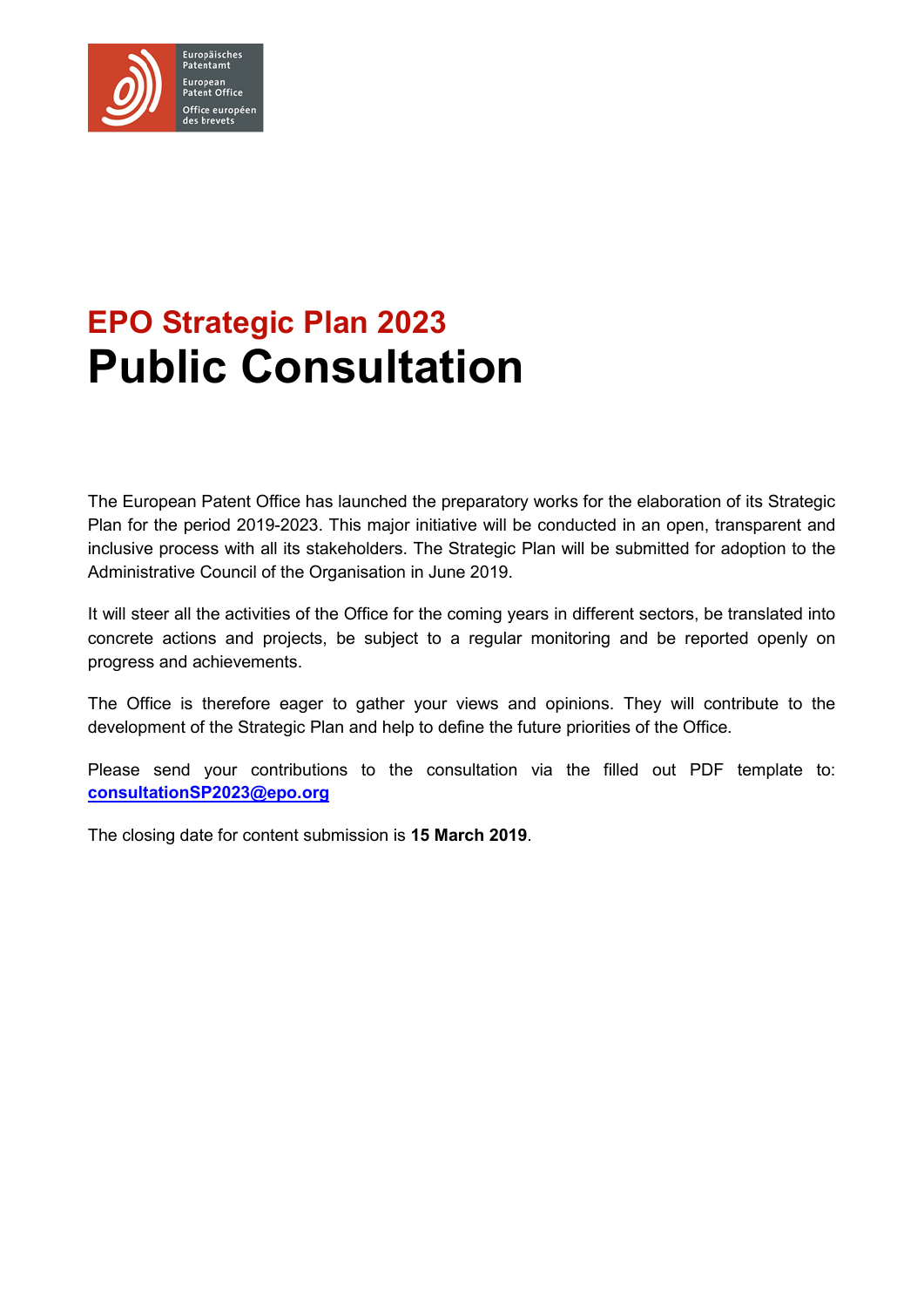# A. I am providing comments **on behalf of an organisation**

Organisation name and contact person

FEMIPI, Beat Weibel, beat.weibel@siemens.com

 $\boxed{\times}$  On behalf of the organisation I agree to the publication of its comments on the EPO website

B. I am providing comments **as an individual**

First name | Last name

I am providing comments on my personal behalf and agree to their publication on the EPO website

I belong to one of the following **categories**:

patent applicant: individual patent applicant: company patent applicant: institution ☐ professional representative / patent attorney in-house patent agent law firm association of IP / patent professionals ☐ IP / patent office inter-governmental organisation

☐ non governmental organisation

academy / university

other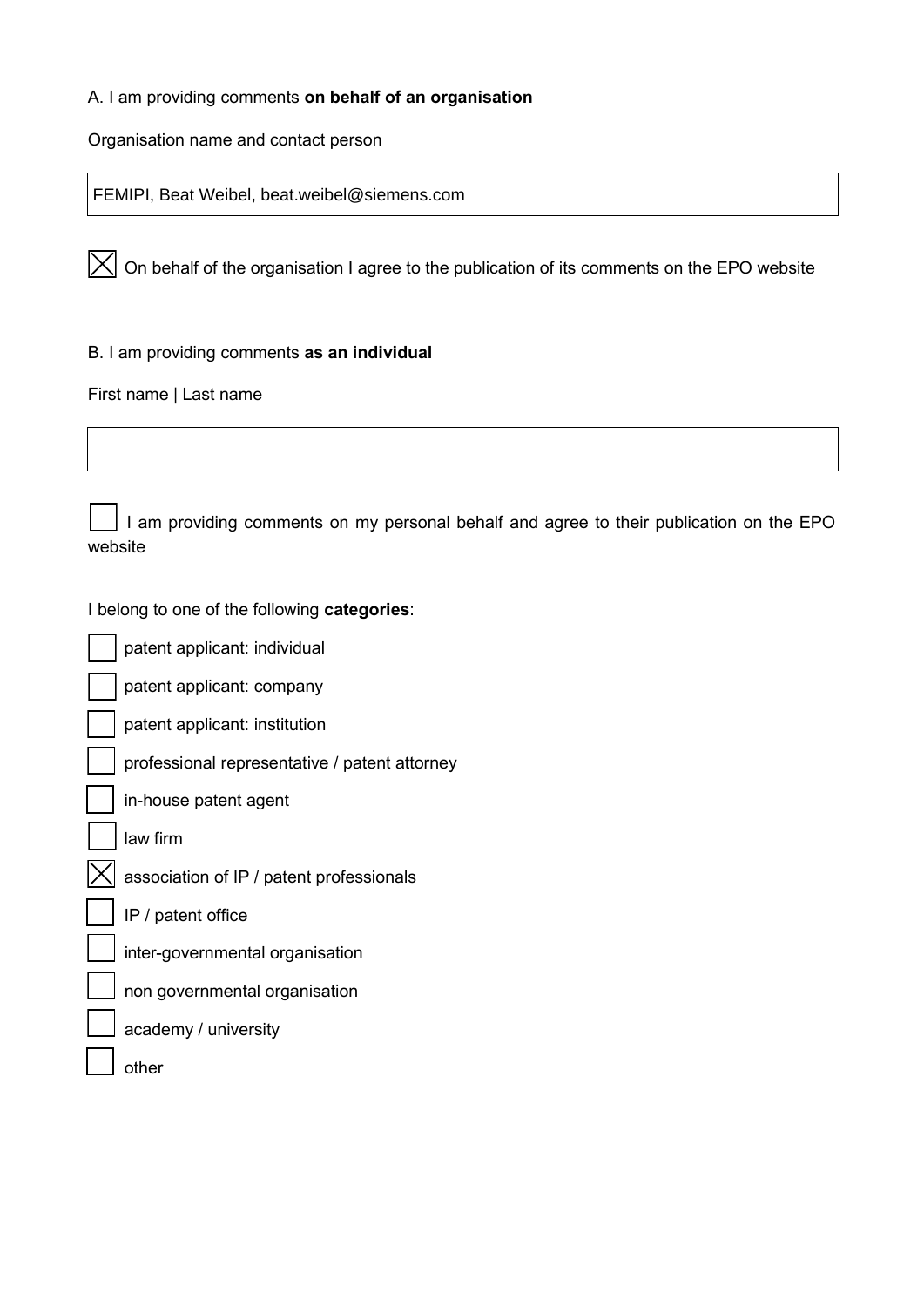# **Topic 1 – Evolution of the patent system and future challenges**

During the last decade, the patent system has experienced great challenges, such as a growing number of patent applications at the global level, the increasing complexity of multi-sectorial applications that integrate more and more digital components, or the development of diverse prior art in different languages.

In the meantime, new technologies have helped patent offices around the world to offer new services that aim to better master the workload and simplify the life of users.

Guiding questions:

1. What are in your view the main current and future challenges of the patent system that the EPO should be ready to face? What should be its key priorities in the coming years?

2. How do you see the impact of the fourth industrial revolution technologies (e.g. Artificial Intelligence, Blockchain, etc.) on the functioning of the patent system?

3. Do you think that the current products and services offered by the EPO in general are still the right ones for fulfilling its tasks in supporting innovation? How could we maximise the impact of the patent system in the innovation system?

## *Your comments (unlimited number of words)*

In terms of the need to further develop the European or actually the world-wide patent systems to a more and more digital world, we see three main challenges:

1.1. The 4th Industrial Revolution or Digitalization will be a major shift and driver of disruption in industry and will have a severe impact on society. Of course, the 4th Industrial Revolution will also have an impact on Intellectual Property Rights and its creation and enforcement. The EPO should focus to be at the forefront to embrace these challenges ahead of us. Artificial Intelligence and Machine Learning and its computational models and algorithms are not solely of abstract mathematical nature, irrespective of whether they can be "trained" based on training data but rather a modern variant of Information Technology and should therefore be patentable. Furthermore, it is irritating that the term "abstract" is introduced in the revised Guidelines for Examination which has no legal basis in the EPC but which seems to be an import of a US concept and which might erect a new burden on patentability without any legal basis. The balance between patents shall be granted for any invention vs. the patenting exceptions of Art. 52(2) EPC should be reconsidered in view of the 4th Industrial Revolution and its implication on technical progress. One way would be to accept "Information Technology" as a new field of technology that should be patentable according to Art. 27 TRIPS.

With Digitalization, the added value is mainly created in software and software solutions. A more restrictive prosecution practice of the EPO concerning computer implemented inventions and software would obstruct the further advancement in industry and hinder progress instead of supporting industry. EPO should reconsider and re-shape its view on software patenting and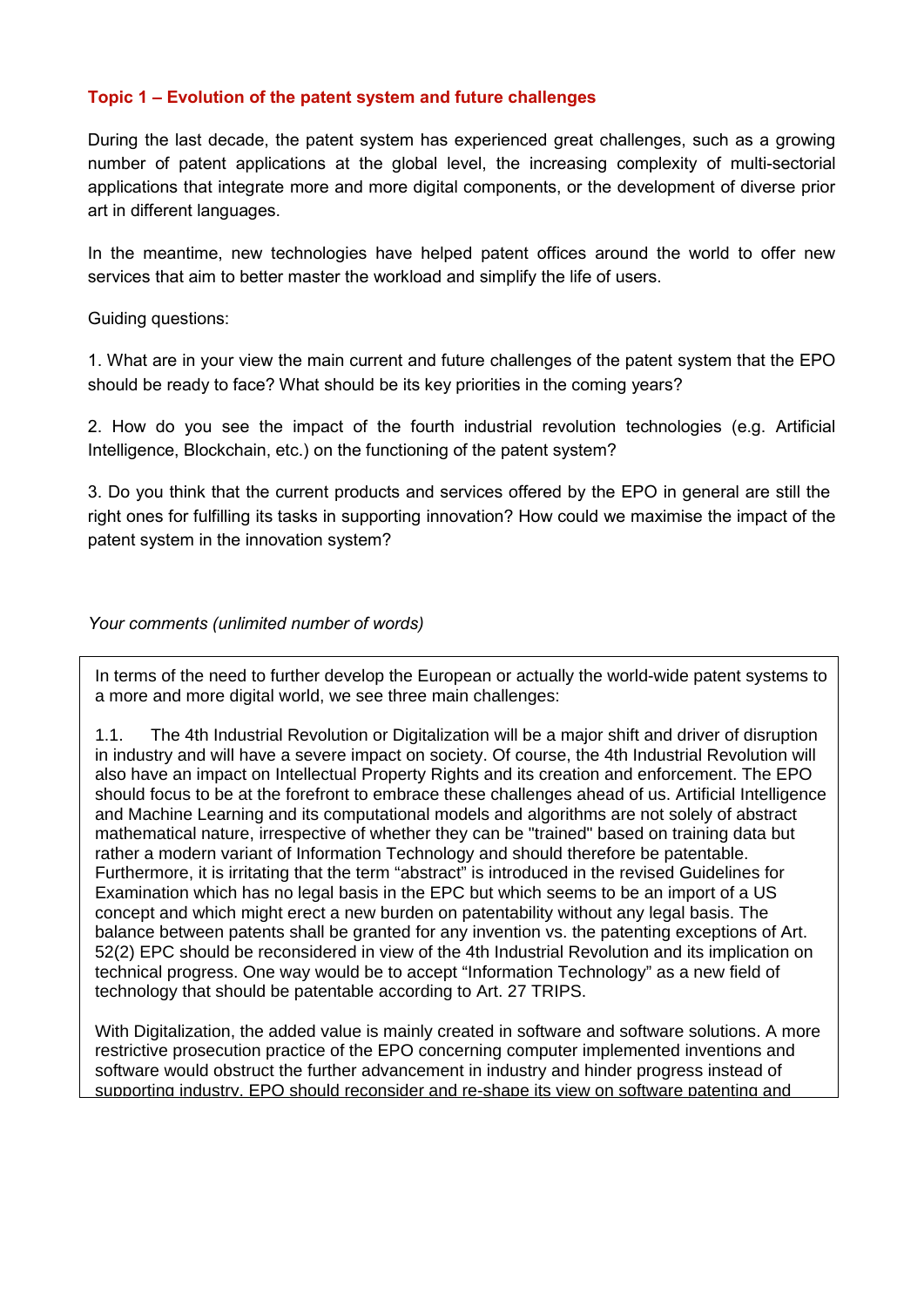# **Topic 2 – Delivering high quality products and services**

High quality products and services are firmly established as an integral element of the EPO's identity, incorporating attributes such as timeliness, consistency and predictability. Every year the EPO delivers a dedicated quality report that gives the public and our stakeholders a full evaluation of how quality is evolving. It concerns not only the granting of high quality patents to its applicants but the quality and comprehensiveness of the patent information delivered to the public.

We want to improve further, based upon a common understanding of quality, while making the patent granting process more efficient for our users.

Guiding questions:

1. Which aspects of the EPO patent granting process should be improved (mastering prior art, timeliness, quality, procedures, costs, accessibility, coherence, etc.)?

2. Have you identified any shortcomings when using any of the EPO's automated services (e.g. Espacenet, Federated Register, Patent Translate)? Are there any IT initiatives you would like to see developed by the EPO?

3. Do you have any suggestion on how the EPO could work more efficiently or develop more collaborative models?

4. How could we better support the European Patent Network and develop international partnerships in order to maximise the impact of our cooperation activities?

*Your comments (unlimited number of words)*

2.1. For industry, quality of the patents is the one and only goal. Since IP and above all patents have become a vital economic tool used to defend, document and prove a company´s competitive advantage in technology, industry has no interest whatsoever in patents that would not sustain in court. In this context we welcome and encourage the EPO to do even more in terms of quality, international approach of patent search and patent examination. To this end, collaboration between international offices is very important and we welcome any simplification of the communication and document exchange between different offices.

2.2. Users of the worldwide patent systems have a mutual interest to identify the correct and actual legal status of Intellectual Property Rights. Also, the EPO provides legal status information within the European Patent Register for European Patents. Unfortunately, this database is sometimes very cryptic and not complete for all Contracting States. As an example, the question whether Renewal Fees were paid nationally for a European Patent should be accessible via the EP Register with legal certainty. The EPO should launch an initiative together with the national Patent Offices to standardize for a reliable legal status information.

A reliable legal status information for European Patents would also be beneficial for the work of standardizing bodies. The filtering for active European Patents which are standard essential patents nowadays yields in typically too high incorrect numbers. Resulting from this market confusion, unnecessary conflicts or even litigation can arise. EPO should develop together with experts from standardizing bodies like ETSI, CEN, or CENELEC and experts from national Patent Offices a reliable database for the legal status information of European patents.

2.3. In general, the EPO might consider offering additional services like opening the search/ examination IT-tools to the public. Companies might use this service for freedom-to-operate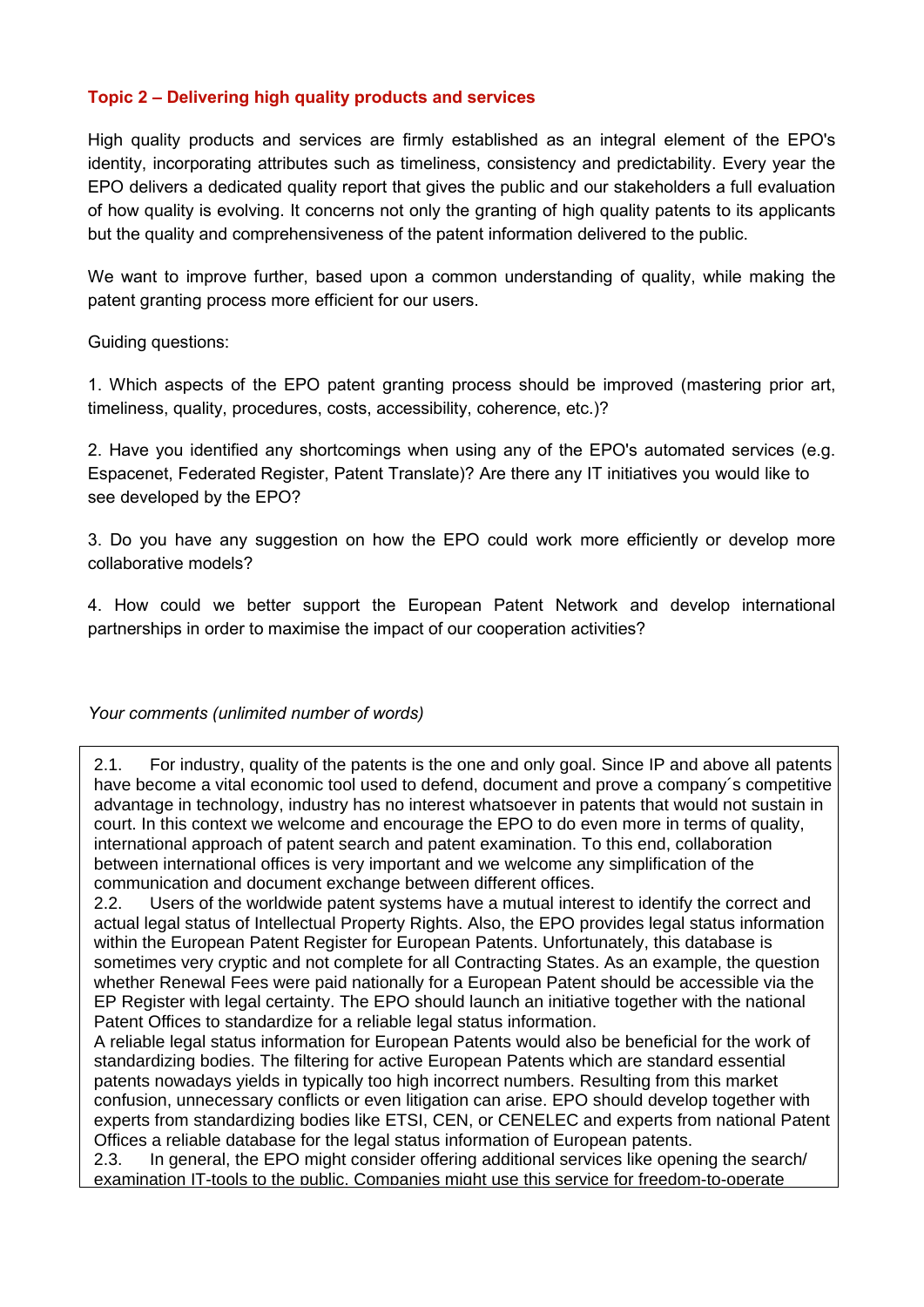# **Topic 3 – Social responsibility and transparency**

As a public institution, the EPO has a duty to ensure that not only its stakeholders but the public in general are well informed about the activities of the Office and the way they are conducted. It requires facilitating access to relevant documents and undertaking processes and actions in a transparent manner.

Moreover, the EPO sees itself as being part of a wider eco-system, in which its activities have an impact on the economy and the environment. It is therefore essential for the Office to apply the best standards and to act responsibly.

Guiding questions:

1. How could the EPO improve the information provided to the public about the role and impact of the patent system? Which actions could be envisaged to disseminate this knowledge?

2. How could we reinforce the user and civil society perspective?

3. Which actions could be undertaken by the EPO to contribute to a more sustainable environment?

# *Your comments (unlimited number of words)*

3.1. In many Examination Procedures, the conflicting goals of speed and quality would be easier to reach, if more informal communications between the examiners and applicants took place via telephone interviews as already elaborated in the Guidelines for Examination C-VII, 2. We are aware that this can in principle be initiated by both sides, but we propose to encourage the examiners to reduce the barriers for scheduling such a call with them and also to initiate more such telephone communications. The use of videoconference for oral proceedings could be promoted in order to facilitate the communication between the examiners and applicants. The examiners could also suggest more solutions (patentable dependant claim and/or modification of independent claim) to the applicants in order to converge more quickly to the grant of a patent.

3.2. The Boards of Appeal Committee (BOAC) and the President of the Boards of Appeal invited users to take part in a written consultation on proposed revised Rules of Procedure of the Boards of Appeal. In December 2018, a user consultation conference took place where - after reviewing the comments of the users by the BOAC - a new but hardly changed proposal of revised Rules of Procedure of the Boards of Appeal was presented. We therefore question whether it was worthwhile to have such a broad user consultation organized.

The actual version of the revised Rules of Procedure will change the nature of the appeal proceedings towards a judicial review. Appellants will be very limited in amending their case by a so-called convergent approach depending on the stage of the proceedings and the Boards of Appeal will be restricted in its discretion. In contradiction to the judicial review, remittals to the department of first instance will be only possible under special reasons. Streamlining the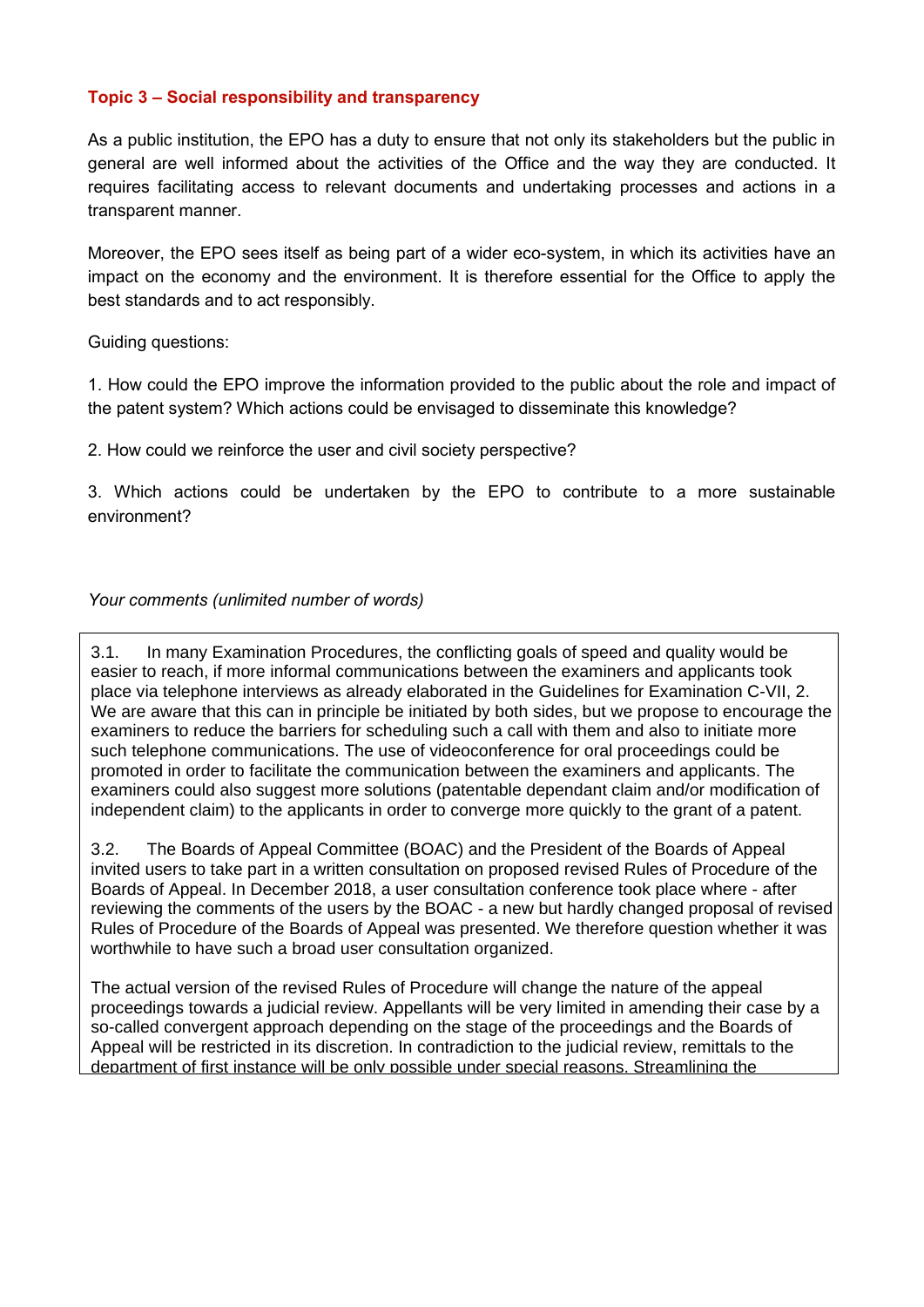## **General section**

# **In this section you can make comments on any topic which you think could be of interest for the EPO future strategic plan.**

*Your comments (unlimited number of words)*

Rules of Procedure of the Boards of Appeal

The Boards of Appeal Committee (BOAC) and the President of the Boards of Appeal invited users to take part in a written consultation on proposed revised Rules of Procedure of the Boards of Appeal. In December 2018, a user consultation conference took place where - after reviewing the comments of the users by the BOAC - a new proposal of revised Rules of Procedure of the Boards of Appeal was presented.

The actual version of the revised Rules of Procedure will change the nature of the appeal proceedings as a judicial review. Appellants will be very limited in amending their case by a so-called convergent approach depending on the stage of the proceedings and the Boards of Appeal will be restricted in its discretion. In contradiction to the judicial review, remittals to the department of first instance will be only possible under special reasons. Streamlining the proceedings before the Boards of Appeal seems to be the major motivation of the actual proposal.

In view, that proceedings before the Boards of Appeal form the last instance, and in view, that the Boards of Appeal should form an independent juridical body not be restricted in its discretion, we suggest to re-balance the revised Rules of Procedure of the Boards of Appeal.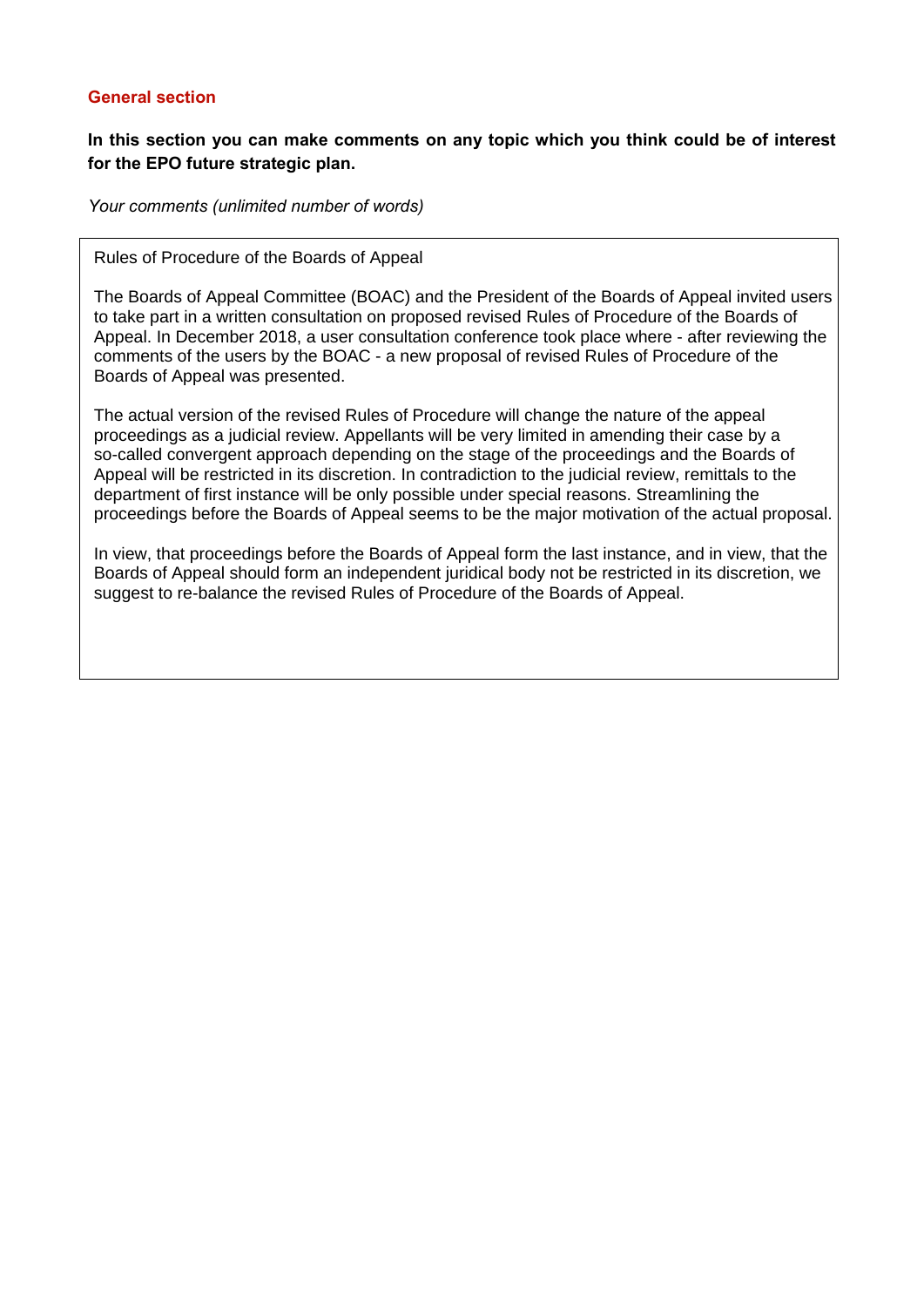# **Terms of use**

This public consultation invites comments from people or stakeholders who are interested in the EPO strategic plan.

Subject to your permission, we may publish contributions on our website.

Contributions that infringe the "Terms and conditions of use for the website" (and in particular Article 9 thereof) or the following conditions will not be considered for publication:

- Contributions must be in English, French or German
- Contributions must be related to the topic of the consultation of the EPO's strategic plan
- Contributions should not name individual staff members of the EPO
- Contributions should not contain personal attacks
- Contributions should not use offensive language, or contain racist, sexist or homophobic remarks
- Contributions should refrain from mentioning pending applications or revealing confidential information
- Contributions should not advertise for businesses or services
- The publication of contributions on the EPO website does not constitute an endorsement of their contents by the European Patent Organisation.

# **Privacy notice**

## **Privacy statement for the public consultation on the EPO's strategic plan**

**The European Patent Office (EPO) is committed to protecting your privacy and the personal data you provide as part of our consultation. We will process personal data that you provide in accordance with our Data Protection Guidelines, which aim to ensure best practice when handling users' personal data.** 

## **What personal data will we collect?**

If you participate in our public consultation, we will collect your first name, last name and email address.

## **Why will we collect this data?**

Within the framework of its activities under the European Patent Convention, the Organisation is committed to improving continuously its services to the users of the European patent system. Consulting the public on the future EPO strategy is part of this continuous effort and the personal data collected on this occasion will help the Organisation to better serve the community of users.